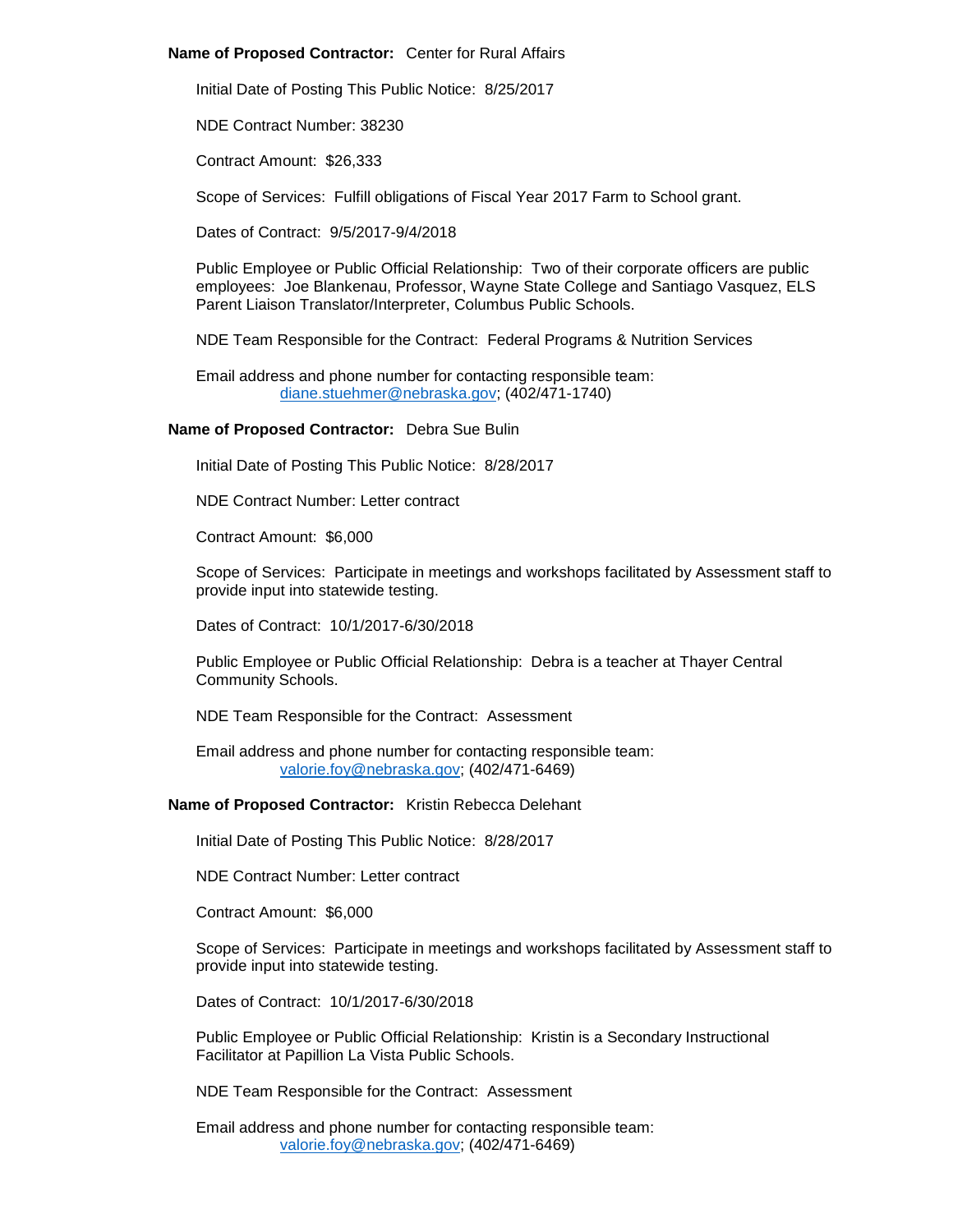# **Name of Proposed Contractor:** Cindy Doggett

Initial Date of Posting This Public Notice: 8/28/2017

NDE Contract Number: Letter contract

Contract Amount: \$6,000

Scope of Services: Participate in meetings and workshops facilitated by Assessment staff to provide input into statewide testing.

Dates of Contract: 10/1/2017-6/30/2018

Public Employee or Public Official Relationship: Cindy is a teacher at Palmer Public Schools.

NDE Team Responsible for the Contract: Assessment

Email address and phone number for contacting responsible team: [valorie.foy@nebraska.gov;](mailto:valorie.foy@nebraska.gov) (402/471-6469)

### **Name of Proposed Contractor:** Erin Field

Initial Date of Posting This Public Notice: 8/28/2017

NDE Contract Number: Letter contract

Contract Amount: \$6,000

Scope of Services: Participate in meetings and workshops facilitated by Assessment staff to provide input into statewide testing.

Dates of Contract: 10/1/2017-6/30/2018

Public Employee or Public Official Relationship: Erin is a teacher at Blair Community Schools.

NDE Team Responsible for the Contract: Assessment

Email address and phone number for contacting responsible team: [valorie.foy@nebraska.gov;](mailto:valorie.foy@nebraska.gov) (402/471-6469)

**Name of Proposed Contractor:** Katelyn Marie Goertzen

Initial Date of Posting This Public Notice: 8/28/2017

NDE Contract Number: Letter contract

Contract Amount: \$6,000

Scope of Services: Participate in meetings and workshops facilitated by Assessment staff to provide input into statewide testing.

Dates of Contract: 10/1/2017-6/30/2018

Public Employee or Public Official Relationship: Katelyn is a Language Arts Educator at Hampton Public School.

NDE Team Responsible for the Contract: Assessment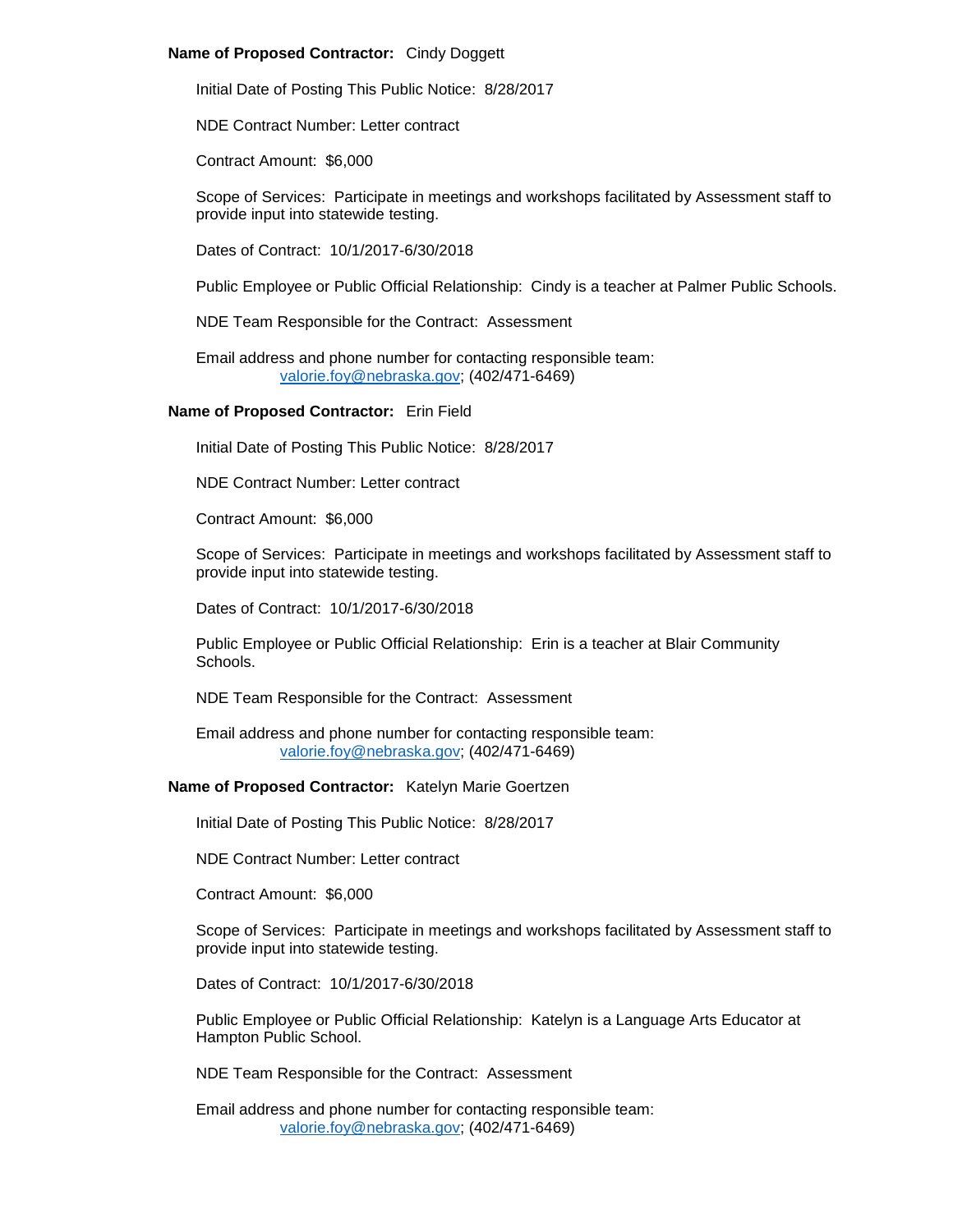## **Name of Proposed Contractor:** Brian Gralheer

Initial Date of Posting This Public Notice: 8/28/2017

NDE Contract Number: Letter contract

Contract Amount: \$6,000

Scope of Services: Participate in meetings and workshops facilitated by Assessment staff to provide input into statewide testing.

Dates of Contract: 10/1/2017-6/30/2018

Public Employee or Public Official Relationship: Brian is a Science teacher at Douglas County West High School and spouse is a Special Education teacher at Elkhorn Public School.

NDE Team Responsible for the Contract: Assessment

Email address and phone number for contacting responsible team: [valorie.foy@nebraska.gov;](mailto:valorie.foy@nebraska.gov) (402/471-6469)

# **Name of Proposed Contractor:** David Allan Grothen

Initial Date of Posting This Public Notice: 8/28/2017

NDE Contract Number: Letter contract

Contract Amount: \$6,000

Scope of Services: Participate in meetings and workshops facilitated by Assessment staff to provide input into statewide testing.

Dates of Contract: 10/1/2017-6/30/2018

Public Employee or Public Official Relationship: David is a Math teacher at Northeast High School.

NDE Team Responsible for the Contract: Assessment

Email address and phone number for contacting responsible team: [valorie.foy@nebraska.gov;](mailto:valorie.foy@nebraska.gov) (402/471-6469)

# **Name of Proposed Contractor:** James Harrington

Initial Date of Posting This Public Notice: 8/28/2017

NDE Contract Number: Letter contract

Contract Amount: \$6,000

Scope of Services: Participate in meetings and workshops facilitated by Assessment staff to provide input into statewide testing.

Dates of Contract: 10/1/2017-6/30/2018

Public Employee or Public Official Relationship: James is a Supervisor of Mathematics for Omaha Public Schools.

NDE Team Responsible for the Contract: Assessment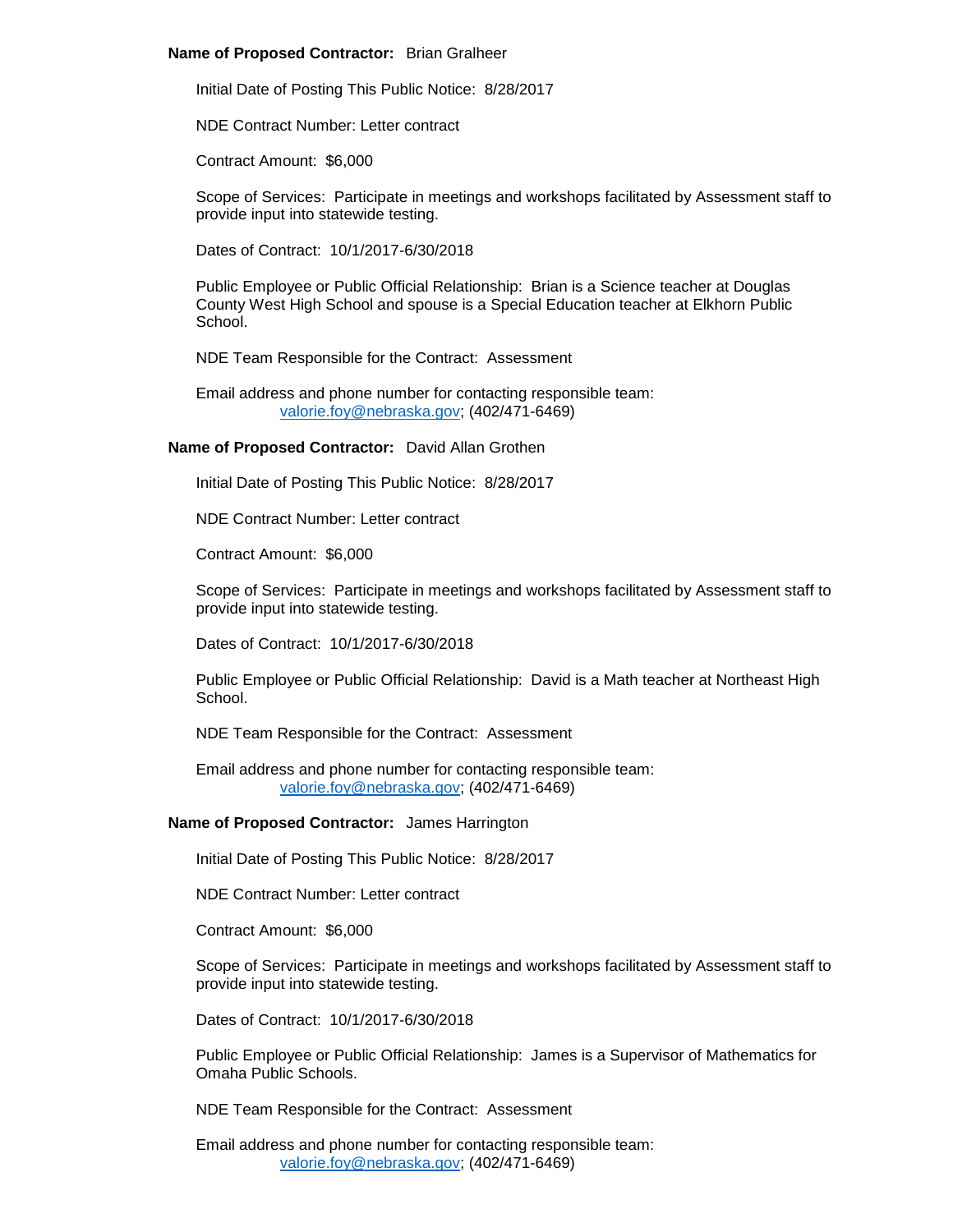### **Name of Proposed Contractor:** Ruth Kowalski

Initial Date of Posting This Public Notice: 8/28/2017

NDE Contract Number: Letter contract

Contract Amount: \$6,000

Scope of Services: Participate in meetings and workshops facilitated by Assessment staff to provide input into statewide testing.

Dates of Contract: 10/1/2017-6/30/2018

Public Employee or Public Official Relationship: Ruth is a teacher at Bruning-Davenport.

NDE Team Responsible for the Contract: Assessment

Email address and phone number for contacting responsible team: [valorie.foy@nebraska.gov;](mailto:valorie.foy@nebraska.gov) (402/471-6469)

**Name of Proposed Contractor:** Brenda Jo Larabee

Initial Date of Posting This Public Notice: 8/28/2017

NDE Contract Number: Letter contract

Contract Amount: \$6,000

Scope of Services: Participate in meetings and workshops facilitated by Assessment staff to provide input into statewide testing.

Dates of Contract: 10/1/2017-6/30/2018

Public Employee or Public Official Relationship: Brenda is an English, Speech, Drama, Computer teacher at Stuart Public Schools.

NDE Team Responsible for the Contract: Assessment

Email address and phone number for contacting responsible team: [valorie.foy@nebraska.gov;](mailto:valorie.foy@nebraska.gov) (402/471-6469)

# **Name of Proposed Contractor:** Sarah Morfeld

Initial Date of Posting This Public Notice: 8/28/2017

NDE Contract Number: Letter contract

Contract Amount: \$6,000

Scope of Services: Participate in meetings and workshops facilitated by Assessment staff to provide input into statewide testing.

Dates of Contract: 10/1/2017-6/30/2018

Public Employee or Public Official Relationship: Sarah is a High School Math teacher at Osmond Community Schools.

NDE Team Responsible for the Contract: Assessment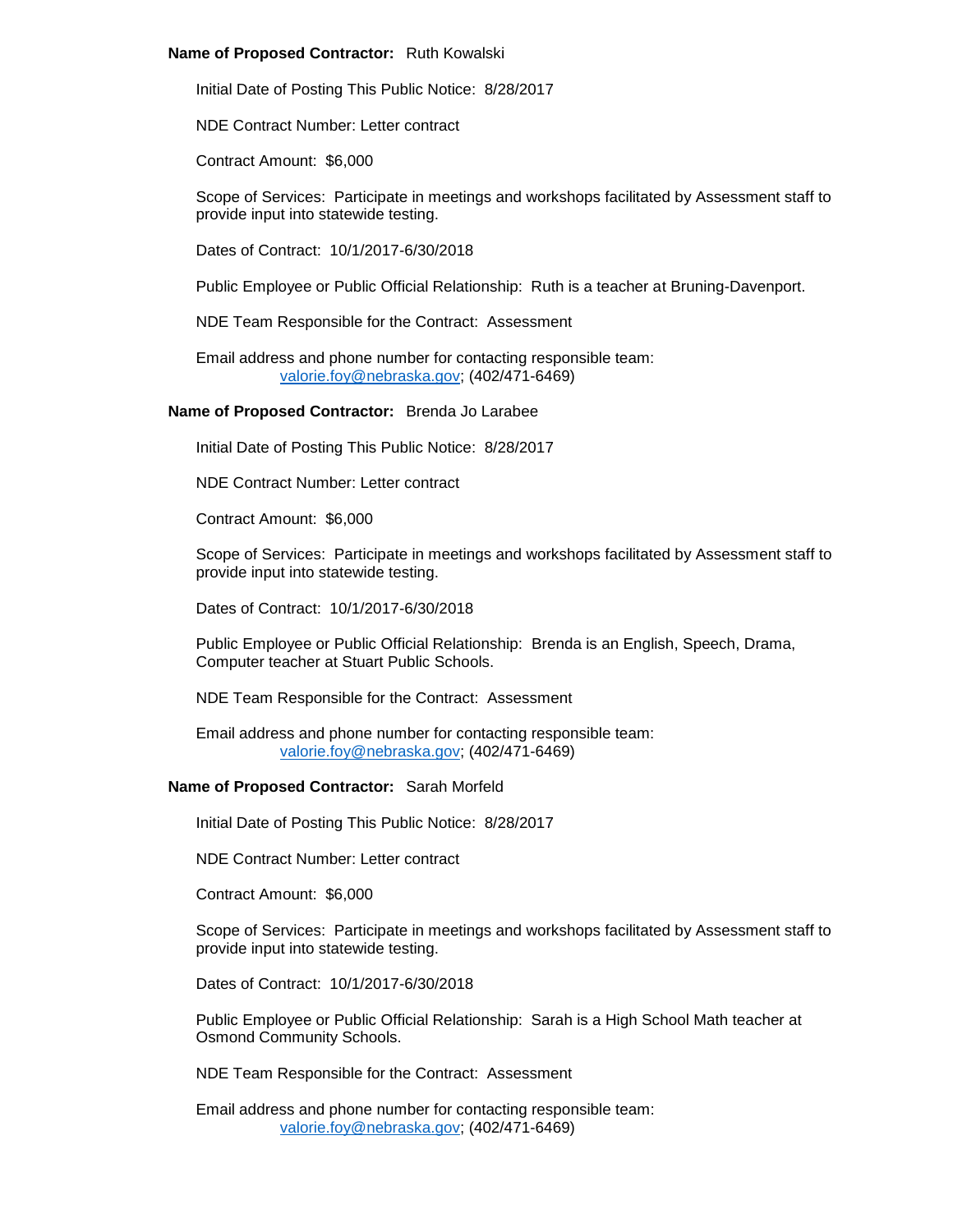### **Name of Proposed Contractor:** Laurie Renee Schaneman-Parker

Initial Date of Posting This Public Notice: 8/28/2017

NDE Contract Number: Letter contract

Contract Amount: \$6,000

Scope of Services: Participate in meetings and workshops facilitated by Assessment staff to provide input into statewide testing.

Dates of Contract: 10/1/2017-6/30/2018

Public Employee or Public Official Relationship: Laurie is a High School Math teacher at Gering High School.

NDE Team Responsible for the Contract: Assessment

Email address and phone number for contacting responsible team: [valorie.foy@nebraska.gov;](mailto:valorie.foy@nebraska.gov) (402/471-6469)

#### **Name of Proposed Contractor:** James Rahrs

Initial Date of Posting This Public Notice: 8/28/2017

NDE Contract Number: Letter contract

Contract Amount: \$6,000

Scope of Services: Participate in meetings and workshops facilitated by Assessment staff to provide input into statewide testing.

Dates of Contract: 10/1/2017-6/30/2018

Public Employee or Public Official Relationship: James is an Educator at Hitchcock County **Schools** 

NDE Team Responsible for the Contract: Assessment

Email address and phone number for contacting responsible team: [valorie.foy@nebraska.gov;](mailto:valorie.foy@nebraska.gov) (402/471-6469)

#### **Name of Proposed Contractor:** Shureen Seery

Initial Date of Posting This Public Notice: 8/28/2017

NDE Contract Number: Letter contract

Contract Amount: \$6,000

Scope of Services: Participate in meetings and workshops facilitated by Assessment staff to provide input into statewide testing.

Dates of Contract: 10/1/2017-6/30/2018

Public Employee or Public Official Relationship: Shureen is a Secondary Curriculum Director at Papillion La Vista Community Schools.

NDE Team Responsible for the Contract: Assessment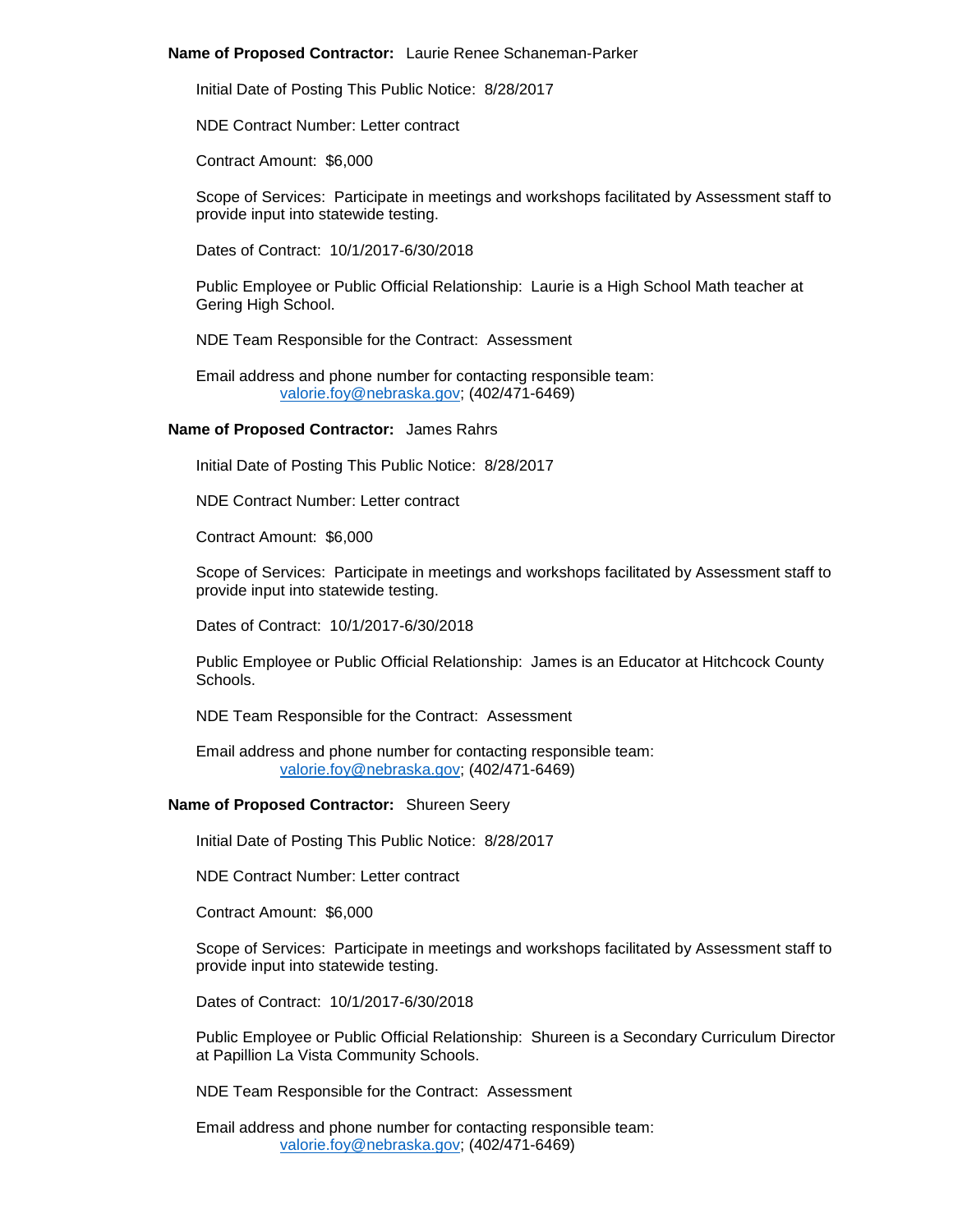### **Name of Proposed Contractor:** Shelly Jane Smaha

Initial Date of Posting This Public Notice: 8/28/2017

NDE Contract Number: Letter contract

Contract Amount: \$6,000

Scope of Services: Participate in meetings and workshops facilitated by Assessment staff to provide input into statewide testing.

Dates of Contract: 10/1/2017-6/30/2018

Public Employee or Public Official Relationship: Shelly is an English teacher at Hemingford Public Schools.

NDE Team Responsible for the Contract: Assessment

Email address and phone number for contacting responsible team: [valorie.foy@nebraska.gov;](mailto:valorie.foy@nebraska.gov) (402/471-6469)

# **Name of Proposed Contractor:** Roxie Lee Smith

Initial Date of Posting This Public Notice: 8/28/2017

NDE Contract Number: Letter contract

Contract Amount: \$6,000

Scope of Services: Participate in meetings and workshops facilitated by Assessment staff to provide input into statewide testing.

Dates of Contract: 10/1/2017-6/30/2018

Public Employee or Public Official Relationship: Roxie is a teacher at Alliance Public **Schools** 

NDE Team Responsible for the Contract: Assessment

Email address and phone number for contacting responsible team: [valorie.foy@nebraska.gov;](mailto:valorie.foy@nebraska.gov) (402/471-6469)

# **Name of Proposed Contractor:** Sandra Snyder

Initial Date of Posting This Public Notice: 8/28/2017

NDE Contract Number: Letter contract

Contract Amount: \$6,000

Scope of Services: Participate in meetings and workshops facilitated by Assessment staff to provide input into statewide testing.

Dates of Contract: 10/1/2017-6/30/2018

Public Employee or Public Official Relationship: Sandra is a Math teacher at Shickley Public School.

NDE Team Responsible for the Contract: Assessment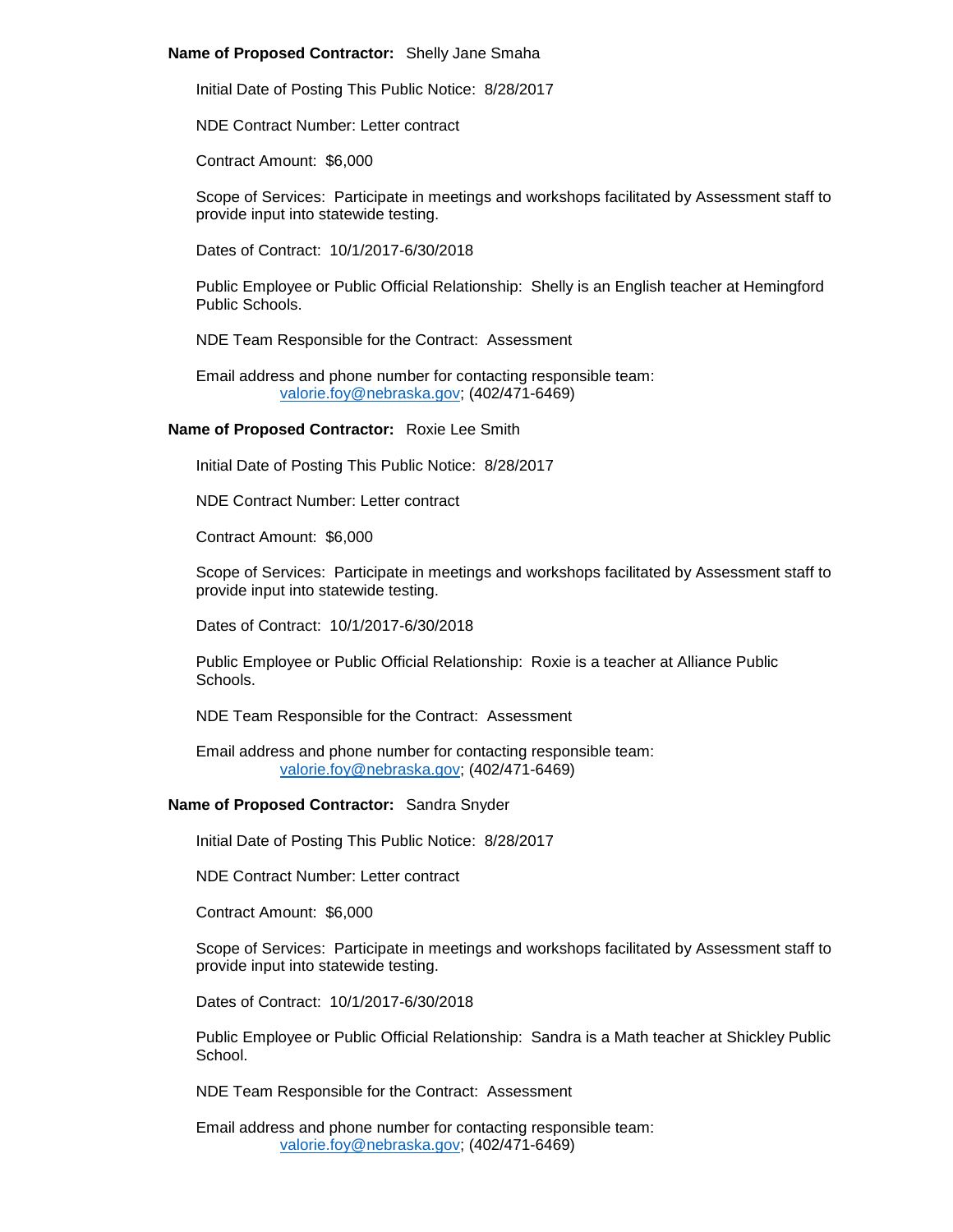### **Name of Proposed Contractor:** Sherry Marcel West

Initial Date of Posting This Public Notice: 8/28/2017

NDE Contract Number: Letter contract

Contract Amount: \$6,000

Scope of Services: Participate in meetings and workshops facilitated by Assessment staff to provide input into statewide testing.

Dates of Contract: 10/1/2017-6/30/2018

Public Employee or Public Official Relationship: Sherry is a Math teacher at LPS and a Math instructor at UNL.

NDE Team Responsible for the Contract: Assessment

Email address and phone number for contacting responsible team: [valorie.foy@nebraska.gov;](mailto:valorie.foy@nebraska.gov) (402/471-6469)

### **Name of Proposed Contractor:** Alyssia Wilkinson

Initial Date of Posting This Public Notice: 8/28/2017

NDE Contract Number: Letter contract

Contract Amount: \$6,000

Scope of Services: Participate in meetings and workshops facilitated by Assessment staff to provide input into statewide testing.

Dates of Contract: 10/1/2017-6/30/2018

Public Employee or Public Official Relationship: Alyssia is an Assessment Lead teacher at Omaha Public Schools.

NDE Team Responsible for the Contract: Assessment

Email address and phone number for contacting responsible team: [valorie.foy@nebraska.gov;](mailto:valorie.foy@nebraska.gov) (402/471-6469)

### **Name of Proposed Contractor:** Jennifer Wilson

Initial Date of Posting This Public Notice: 8/28/2017

NDE Contract Number: Letter contract

Contract Amount: \$6,000

Scope of Services: Participate in meetings and workshops facilitated by Assessment staff to provide input into statewide testing.

Dates of Contract: 10/1/2017-6/30/2018

Public Employee or Public Official Relationship: Jennifer is a teacher at Millard South High School.

NDE Team Responsible for the Contract: Assessment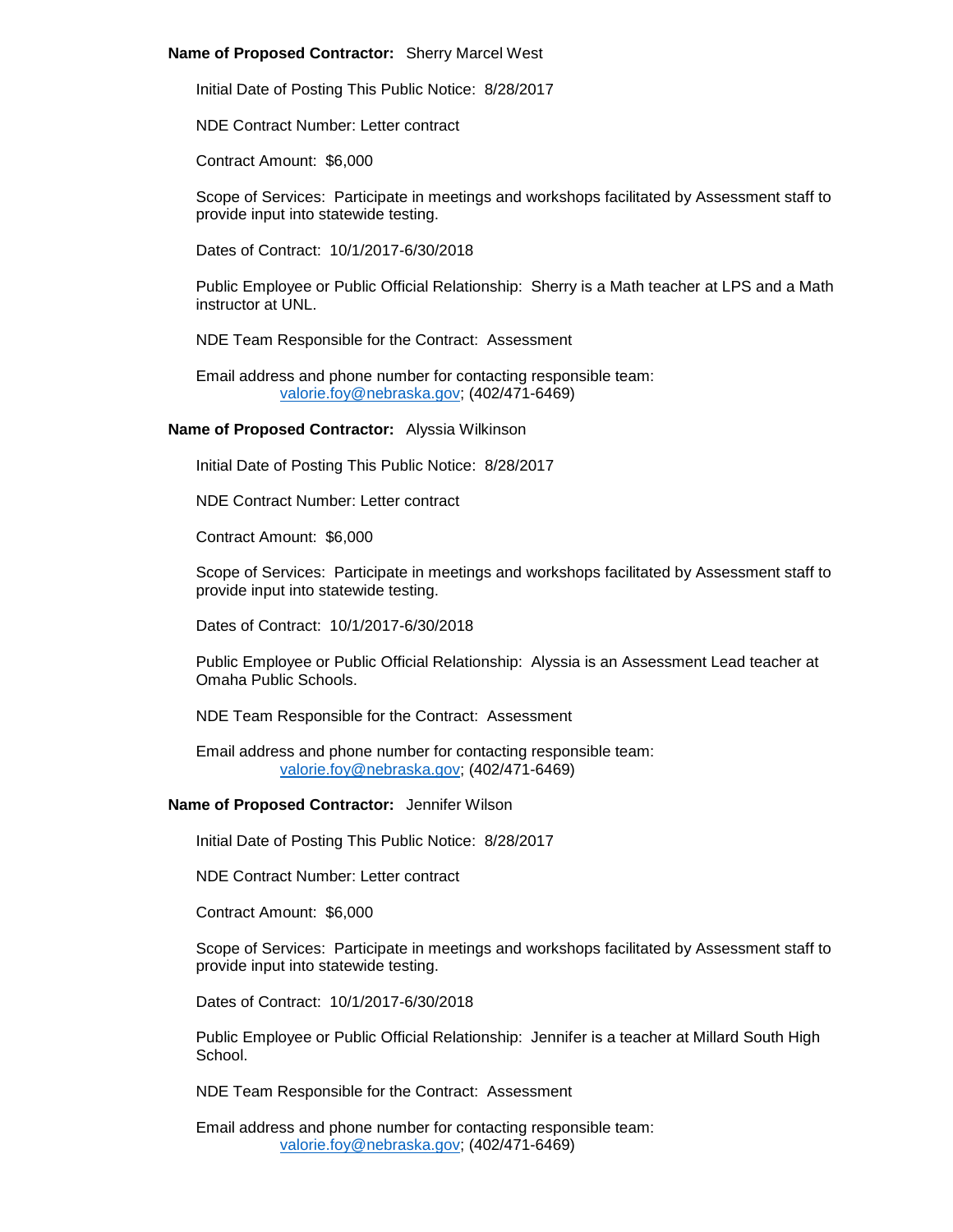### **Name of Proposed Contractor:** Kara Saldierna

Initial Date of Posting This Public Notice: 8/29/2017

NDE Contract Number: 38235

Contract Amount: \$2,700

Scope of Services: Assistance with meeting requirements of IDEA as well as building statewide collaboration and expertise in the area of Special Education.

Dates of Contract: 10/14/2017-10/19/2017

Public Employee or Public Official Relationship: Kara is a Special Education Director at Omaha Public Schools.

NDE Team Responsible for the Contract: Special Education

Email address and phone number for contacting responsible team: [steve.milliken@nebraska.gov;](mailto:steve.milliken@nebraska.gov) (402/471-4324)

# **Name of Proposed Contractor:** Sarah Scofield

Initial Date of Posting This Public Notice: 8/29/2017

NDE Contract Number: Letter contract

Contract Amount: \$6,000

Scope of Services: Participate in meetings and workshops facilitated by Assessment staff to provide input into statewide testing.

Dates of Contract: 10/1/2017-6/30/2018

Public Employee or Public Official Relationship: Sarah is a teacher at Lincoln Public Schools.

NDE Team Responsible for the Contract: Assessment

Email address and phone number for contacting responsible team: [valorie.foy@nebraska.gov;](mailto:valorie.foy@nebraska.gov) (402/471-6469)

# **Name of Proposed Contractor:** David Stevens

Initial Date of Posting This Public Notice: 8/29/2017

NDE Contract Number: Letter contract

Contract Amount: \$6,000

Scope of Services: Participate in meetings and workshops facilitated by Assessment staff to provide input into statewide testing.

Dates of Contract: 10/1/2017-6/30/2018

Public Employee or Public Official Relationship: David is an English teacher at Scribner-Snyder Community Schools.

NDE Team Responsible for the Contract: Assessment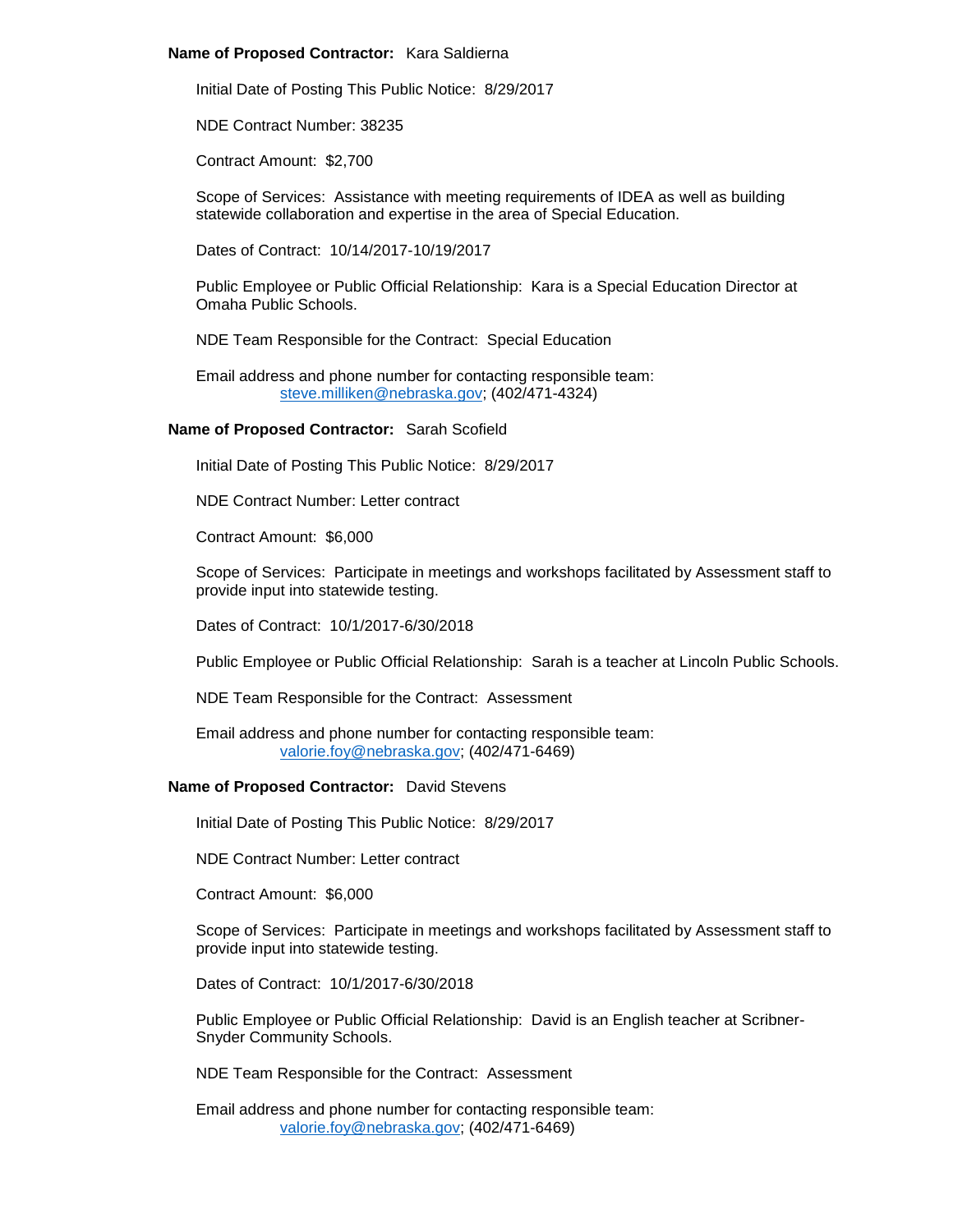### **Name of Proposed Contractor:** Patricia Kathleen Buchanan

Initial Date of Posting This Public Notice: 8/29/2017

NDE Contract Number: Letter contract

Contract Amount: \$6,000

Scope of Services: Participate in meetings and workshops facilitated by Assessment staff to provide input into statewide testing.

Dates of Contract: 10/1/2017-6/30/2018

Public Employee or Public Official Relationship: Patricia is a Math teacher at St. Paul Public School.

NDE Team Responsible for the Contract: Assessment

Email address and phone number for contacting responsible team: [valorie.foy@nebraska.gov;](mailto:valorie.foy@nebraska.gov) (402/471-6469)

#### **Name of Proposed Contractor:** Andrew Scott Hopp

Initial Date of Posting This Public Notice: 8/29/2017

NDE Contract Number: Letter contract

Contract Amount: \$6,000

Scope of Services: Participate in meetings and workshops facilitated by Assessment staff to provide input into statewide testing.

Dates of Contract: 10/1/2017-6/30/2018

Public Employee or Public Official Relationship: Andrew is a teacher at Springfield Platteview Community Schools.

NDE Team Responsible for the Contract: Assessment

Email address and phone number for contacting responsible team: [valorie.foy@nebraska.gov;](mailto:valorie.foy@nebraska.gov) (402/471-6469)

**Name of Proposed Contractor:** Abigail Katherine Linnerson

Initial Date of Posting This Public Notice: 8/29/2017

NDE Contract Number: Letter contract

Contract Amount: \$6,000

Scope of Services: Participate in meetings and workshops facilitated by Assessment staff to provide input into statewide testing.

Dates of Contract: 10/1/2017-6/30/2018

Public Employee or Public Official Relationship: Abigail is a Language Arts teacher at Bancroft-Rosalie Community School.

NDE Team Responsible for the Contract: Assessment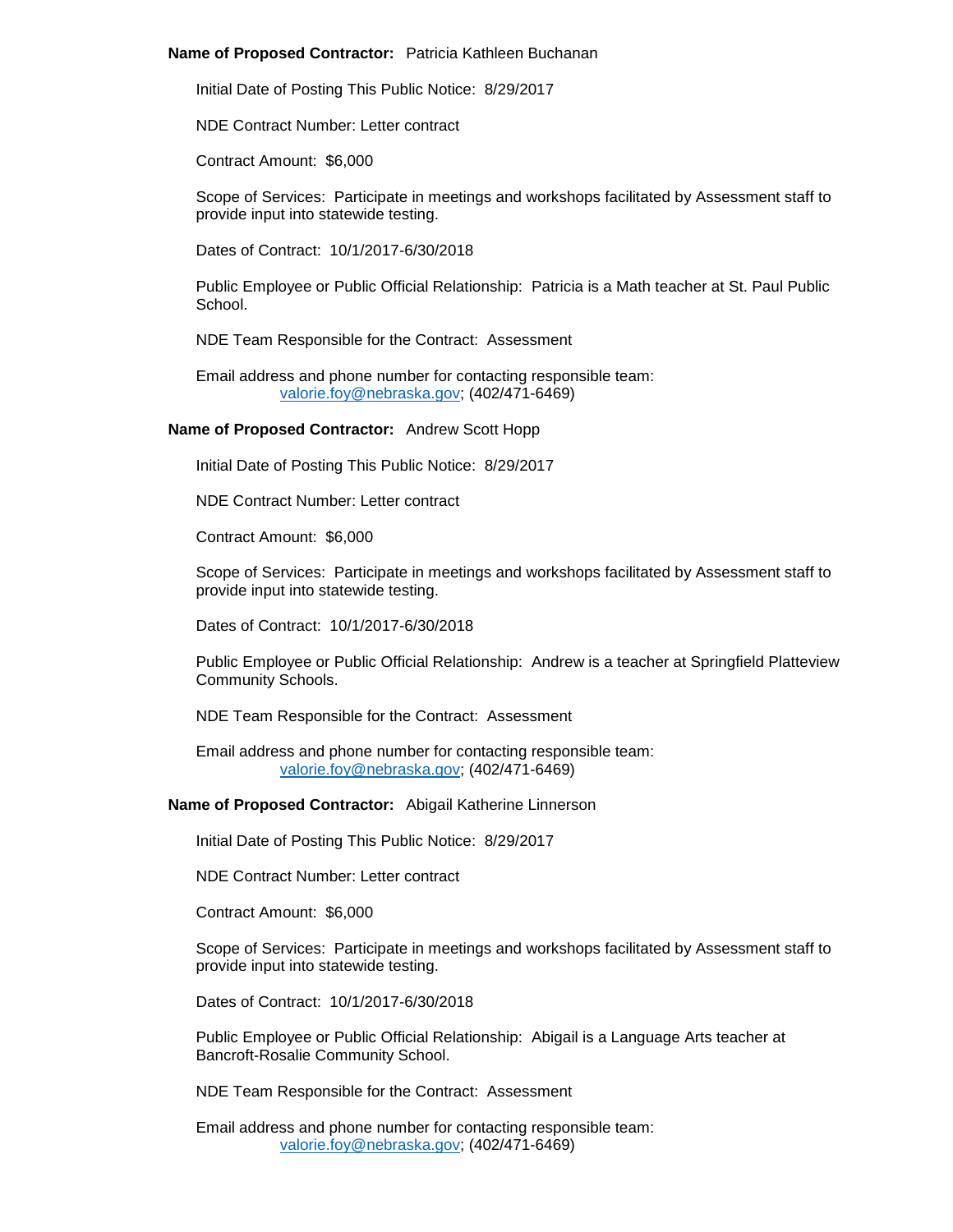## **Name of Proposed Contractor:** Elizabeth Ogg

Initial Date of Posting This Public Notice: 8/29/2017

NDE Contract Number: Letter contract

Contract Amount: \$6,000

Scope of Services: Participate in meetings and workshops facilitated by Assessment staff to provide input into statewide testing.

Dates of Contract: 10/1/2017-6/30/2018

Public Employee or Public Official Relationship: Elizabeth is a teacher at Southern Public School and spouse is a Case Manager at NE Department of Corrections.

NDE Team Responsible for the Contract: Assessment

Email address and phone number for contacting responsible team: [valorie.foy@nebraska.gov;](mailto:valorie.foy@nebraska.gov) (402/471-6469)

# **Name of Proposed Contractor:** Baili Roberts

Initial Date of Posting This Public Notice: 8/29/2017

NDE Contract Number: Letter contract

Contract Amount: \$6,000

Scope of Services: Participate in meetings and workshops facilitated by Assessment staff to provide input into statewide testing.

Dates of Contract: 10/1/2017-6/30/2018

Public Employee or Public Official Relationship: Baili is a Math teacher at McCool Junction Public Schools and spouse is employed by the City of Aurora.

NDE Team Responsible for the Contract: Assessment

Email address and phone number for contacting responsible team: [valorie.foy@nebraska.gov;](mailto:valorie.foy@nebraska.gov) (402/471-6469)

### **Name of Proposed Contractor:** Jason Thomsen

Initial Date of Posting This Public Notice: 8/29/2017

NDE Contract Number: Letter contract

Contract Amount: \$6,000

Scope of Services: Participate in meetings and workshops facilitated by Assessment staff to provide input into statewide testing.

Dates of Contract: 10/1/2017-6/30/2018

Public Employee or Public Official Relationship: Jason is a teacher and Science Department Chair at Southwest High School.

NDE Team Responsible for the Contract: Assessment